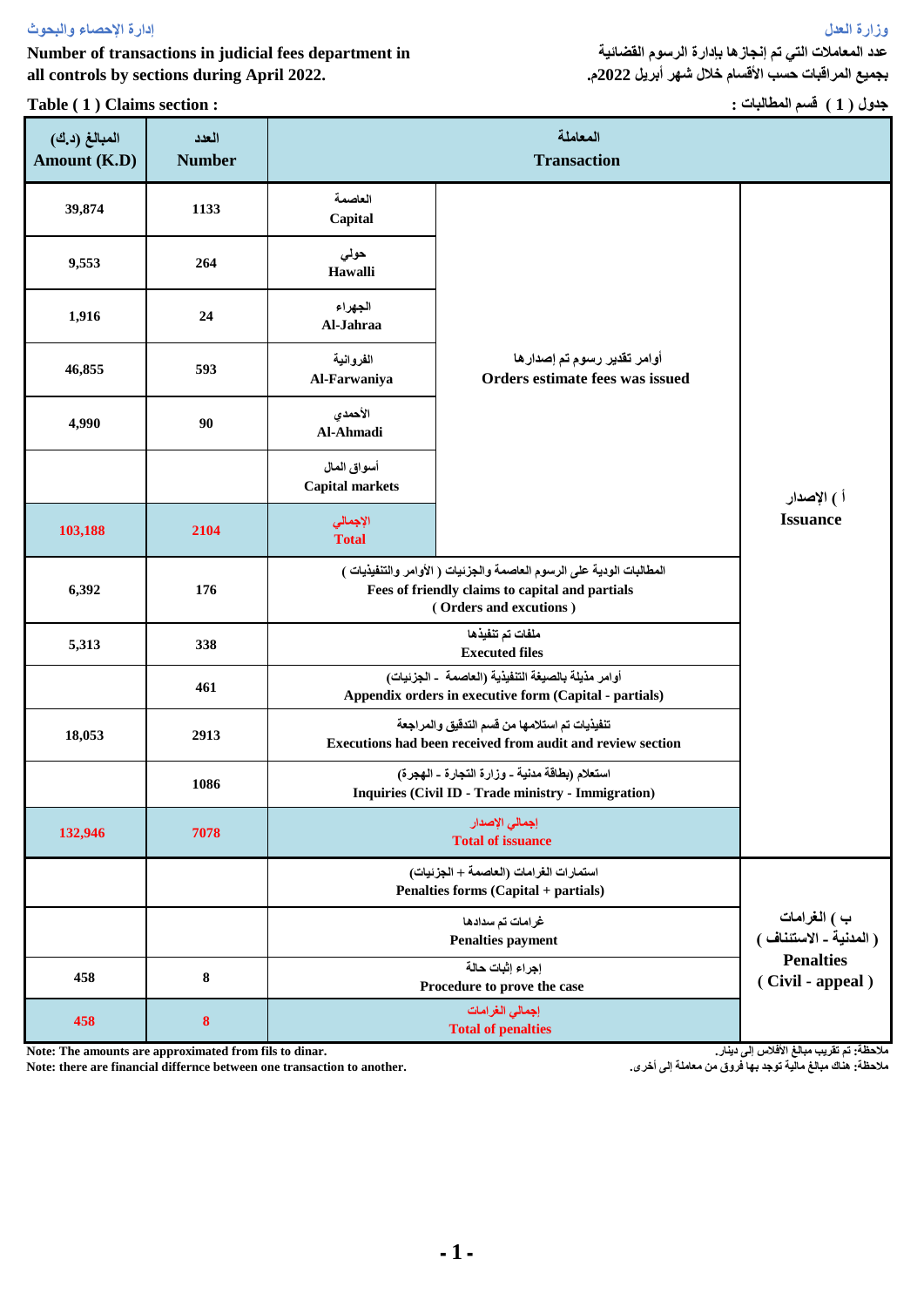| رسوم قضائية (د.ك)<br>952,059<br>51,241<br>17,443<br>56,378<br>552,004<br>274,993<br>Judicial fees (K.D)<br>غرامات جزائية (د.ك)<br>151,795<br>24,333<br>11,528<br>113,074<br>2,860<br>Penal penalties (K.D)<br>غرامات مدنية (د.ك)<br>5,080<br>5,050<br>30<br>Civil penalties (K.D)<br>المتحصلات<br><b>Receipts</b><br>غرامات بيئية<br>$\bf{0}$<br><b>Environment penalties</b><br>كفالات وأمانات (د.ك)<br>3,680,760<br>16,945<br>17,893<br>32,339<br>224,742<br>3,388,841<br><b>Guarantees</b><br>and secretariats (K.D)<br>الإجمالي (د.ك)<br>4,789,694<br>79,714<br>35,336<br>894,870<br>91,577<br>3,688,197<br>Total (K.D)<br>كفالات وأمانات (د.ك)<br>892,970<br>892,970<br><b>Guarantees</b><br>المصروفات<br>and secretariats (K.D)<br><b>Expenses</b><br>الإجمالي (د.ك)<br>$\bf{0}$<br>$\bf{0}$<br>$\bf{0}$<br>$\bf{0}$<br>892,970<br>892,970<br>Total (K.D)<br>إجراءات غرامات جزائية<br>9720<br>9720<br><b>Penal penalties procedures</b><br>عدد الإيصالات الملغاة<br>54<br>$\overline{2}$<br>36<br>16<br>Number of canceled receipts<br>ملاحظة: تم تقريب مبالغ الأفلاس إلى دينار.<br>Note: The amounts are approximated from fils to dinar. | المعاملة<br><b>Transaction</b> | محكمة<br>Court | العاصمة<br>Capital | حولى<br>Hawalli | الفروانية<br>Al-Farwaniya | الجهراء<br>Al-Jahraa | الأحمدي<br>ومبارك الكبير<br><b>Al-Ahmadi</b><br>and Mubarak<br>Al-Kabeer | الإجمالي<br>Total |
|--------------------------------------------------------------------------------------------------------------------------------------------------------------------------------------------------------------------------------------------------------------------------------------------------------------------------------------------------------------------------------------------------------------------------------------------------------------------------------------------------------------------------------------------------------------------------------------------------------------------------------------------------------------------------------------------------------------------------------------------------------------------------------------------------------------------------------------------------------------------------------------------------------------------------------------------------------------------------------------------------------------------------------------------------------------------------------------------------------------------------------------------------|--------------------------------|----------------|--------------------|-----------------|---------------------------|----------------------|--------------------------------------------------------------------------|-------------------|
|                                                                                                                                                                                                                                                                                                                                                                                                                                                                                                                                                                                                                                                                                                                                                                                                                                                                                                                                                                                                                                                                                                                                                  |                                |                |                    |                 |                           |                      |                                                                          |                   |
|                                                                                                                                                                                                                                                                                                                                                                                                                                                                                                                                                                                                                                                                                                                                                                                                                                                                                                                                                                                                                                                                                                                                                  |                                |                |                    |                 |                           |                      |                                                                          |                   |
|                                                                                                                                                                                                                                                                                                                                                                                                                                                                                                                                                                                                                                                                                                                                                                                                                                                                                                                                                                                                                                                                                                                                                  |                                |                |                    |                 |                           |                      |                                                                          |                   |
|                                                                                                                                                                                                                                                                                                                                                                                                                                                                                                                                                                                                                                                                                                                                                                                                                                                                                                                                                                                                                                                                                                                                                  |                                |                |                    |                 |                           |                      |                                                                          |                   |
|                                                                                                                                                                                                                                                                                                                                                                                                                                                                                                                                                                                                                                                                                                                                                                                                                                                                                                                                                                                                                                                                                                                                                  |                                |                |                    |                 |                           |                      |                                                                          |                   |
|                                                                                                                                                                                                                                                                                                                                                                                                                                                                                                                                                                                                                                                                                                                                                                                                                                                                                                                                                                                                                                                                                                                                                  |                                |                |                    |                 |                           |                      |                                                                          |                   |
|                                                                                                                                                                                                                                                                                                                                                                                                                                                                                                                                                                                                                                                                                                                                                                                                                                                                                                                                                                                                                                                                                                                                                  |                                |                |                    |                 |                           |                      |                                                                          |                   |
|                                                                                                                                                                                                                                                                                                                                                                                                                                                                                                                                                                                                                                                                                                                                                                                                                                                                                                                                                                                                                                                                                                                                                  |                                |                |                    |                 |                           |                      |                                                                          |                   |
|                                                                                                                                                                                                                                                                                                                                                                                                                                                                                                                                                                                                                                                                                                                                                                                                                                                                                                                                                                                                                                                                                                                                                  |                                |                |                    |                 |                           |                      |                                                                          |                   |
|                                                                                                                                                                                                                                                                                                                                                                                                                                                                                                                                                                                                                                                                                                                                                                                                                                                                                                                                                                                                                                                                                                                                                  |                                |                |                    |                 |                           |                      |                                                                          |                   |

**Note: The amounts are approximated from fils to dinar. Note: There are financial differences between one transaction to another.**

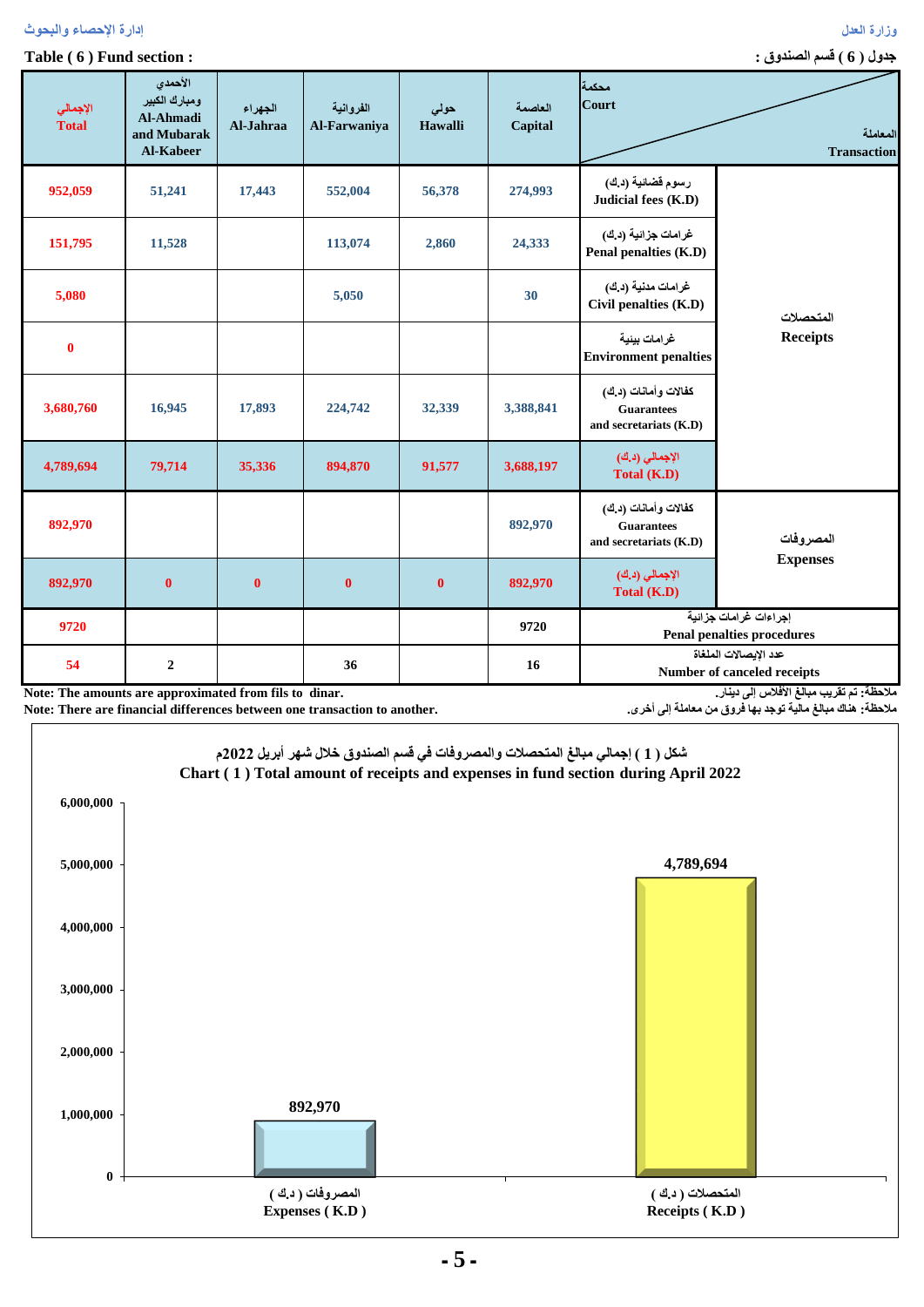| جدول ( 2 ) قسم المتابعة وتنفيذ الأوامر:<br>Table (2) Follow up and execution of orders section: |                      |                      |                           |                 |                    |                                                                       |  |
|-------------------------------------------------------------------------------------------------|----------------------|----------------------|---------------------------|-----------------|--------------------|-----------------------------------------------------------------------|--|
| إجمالي المتابعة وتنفيذ<br>الأوامر<br><b>Total of Follow</b><br>up and<br>execution of<br>orders | الأحمدي<br>Al-Ahmadi | الجهراء<br>Al-Jahraa | الفروانية<br>Al-Farwaniya | حولى<br>Hawalli | العاصمة<br>Capital | محكمة<br><b>Court</b><br>المعاملة<br><b>Transaction</b>               |  |
| 238                                                                                             |                      | 9                    | 120                       | 59              | 50                 | تقديم طلب الإعلان<br>Apply demand for declaration                     |  |
| 483                                                                                             | 67                   | 69                   | $\overline{7}$            | 58              | 282                | استلام أوامر من قسم المطالبات<br>Receiving orders from claims section |  |
| 5                                                                                               |                      |                      | 5                         |                 |                    | تقديم طلب منع سفر<br>Apply demand for prevention of travel            |  |
| 1281                                                                                            | 48                   |                      | 25                        | 103             | 1105               | تقديم طلب حجز ما للمدين<br>Apply demand impounded for a debtor        |  |
| 87                                                                                              |                      | 8                    | 25                        | 34              | 20                 | تقديم طلب حجز مركبات<br>Apply demand for impounded cars               |  |
| 304                                                                                             |                      | 30                   | 172                       |                 | 102                | استعلام شركات<br><b>Inquiery of companies</b>                         |  |
| 727                                                                                             |                      | 12                   | 204                       | 102             | 409                | تم التنفيذ<br><b>Executed</b>                                         |  |
| 512                                                                                             |                      | 6                    | 430                       |                 | 76                 | استعلام بطاقة مدنية<br>Civil I.D card inquiry                         |  |
| 20                                                                                              |                      |                      |                           |                 | 20                 | التظلمات<br><b>Grievances</b>                                         |  |
| 70                                                                                              | 25                   |                      |                           |                 | 45                 | المطالبات الودية<br><b>Friendly claims</b>                            |  |
| 39                                                                                              |                      | 4                    | 27                        | $\mathbf{1}$    | $\overline{7}$     | إرسال أوامر إلى الجزئيات<br>Send orders to partials                   |  |
| 677                                                                                             |                      |                      |                           |                 | 677                | أوامر مدخلة أمج<br><b>Inputed orders image</b>                        |  |
| جدول ( 3 ) قسم تقدير الرسوم :<br>Table (3) Fees estimation section :                            |                      |                      |                           |                 |                    |                                                                       |  |

**وزارة العدل إدارة اإلحصاء والبحوث**

| إجمال <i>ي</i><br>تقدير الرسوم<br><b>Total of fees</b><br>estimation | جمعية المحامين<br>Lawyers<br>association | الجهراء<br>Al-Jahraa | الأحمدى<br>ومبارك الكبير<br>Al-Ahmadi<br>and Mubarak<br>Al-Kabeer | الرقعي<br>Al-Requai | حولى<br><b>Hawalli</b> | العاصمة<br>Capital | محكمة<br><b>Court</b><br>المعاملة<br><b>Transaction</b>                    |
|----------------------------------------------------------------------|------------------------------------------|----------------------|-------------------------------------------------------------------|---------------------|------------------------|--------------------|----------------------------------------------------------------------------|
| 9076                                                                 | 457                                      | 394                  | 1181                                                              | 2065                | 1257                   | 3722               | تقدير الرسوم<br><b>Fees estimation</b>                                     |
| 834                                                                  |                                          |                      |                                                                   | 98                  | 64                     | 672                | أمانة خبير وتعديل الطلبات<br>Deposit of expert and<br>amendment of demands |

## **Table ( 4 ) Checked proceedings section :**

| إجمالي<br>فحص الدعاوى<br><b>Total of</b><br>checked<br>proceedings | الجهراء<br>Al-Jahraa | الأحمدي<br>ومبارك الكبير<br><b>Al-Ahmadi</b><br>and Mubarak<br><b>Al-Kabeer</b> | الرقعي<br>Al-Requai | حولي<br>Hawalli | العاصمة<br>Capital | محكمة<br><b>Court</b><br>المعاملة<br><b>Transaction</b>                                                                                                              |
|--------------------------------------------------------------------|----------------------|---------------------------------------------------------------------------------|---------------------|-----------------|--------------------|----------------------------------------------------------------------------------------------------------------------------------------------------------------------|
| 3721                                                               | 104                  | 525                                                                             | 1459                | 501             | 1132               | فحص الدعاوى<br><b>Checked proceeds</b>                                                                                                                               |
| 2930                                                               | 39                   | 378                                                                             | 1515                | 334             | 664                | استمارات التحصيل على الحاسب الآلي<br><b>Collection inputed forms on computer</b>                                                                                     |
| $\mathbf{0}$                                                       |                      |                                                                                 |                     |                 |                    | حركة الملفات (المرسلة والمستلمة)<br>Files movement (send and receipt)                                                                                                |
| 9,964                                                              | 460                  | 2230                                                                            | 54                  | 2260            | 4960               | الكفالات المصادرة الخاصة بالمحكمة الكلية بالدينار الكويتي (د.ك)<br><b>Guarantees of confiscation</b><br>of private of first instance court<br>by Kuwaiti dinar (K.D) |

**Note: The amounts are approximated from fils to dinar.**

**Note: There are financial differences between one transaction to another.**

**مالحظة : تم تقريب مبالغ األفالس إلى دينار. مالحظة : هناك مبالغ مالية توجد بها فروق من معاملة إلى أخرى.**

**جدول ) 4 ( قسم فحص الدعاوى :**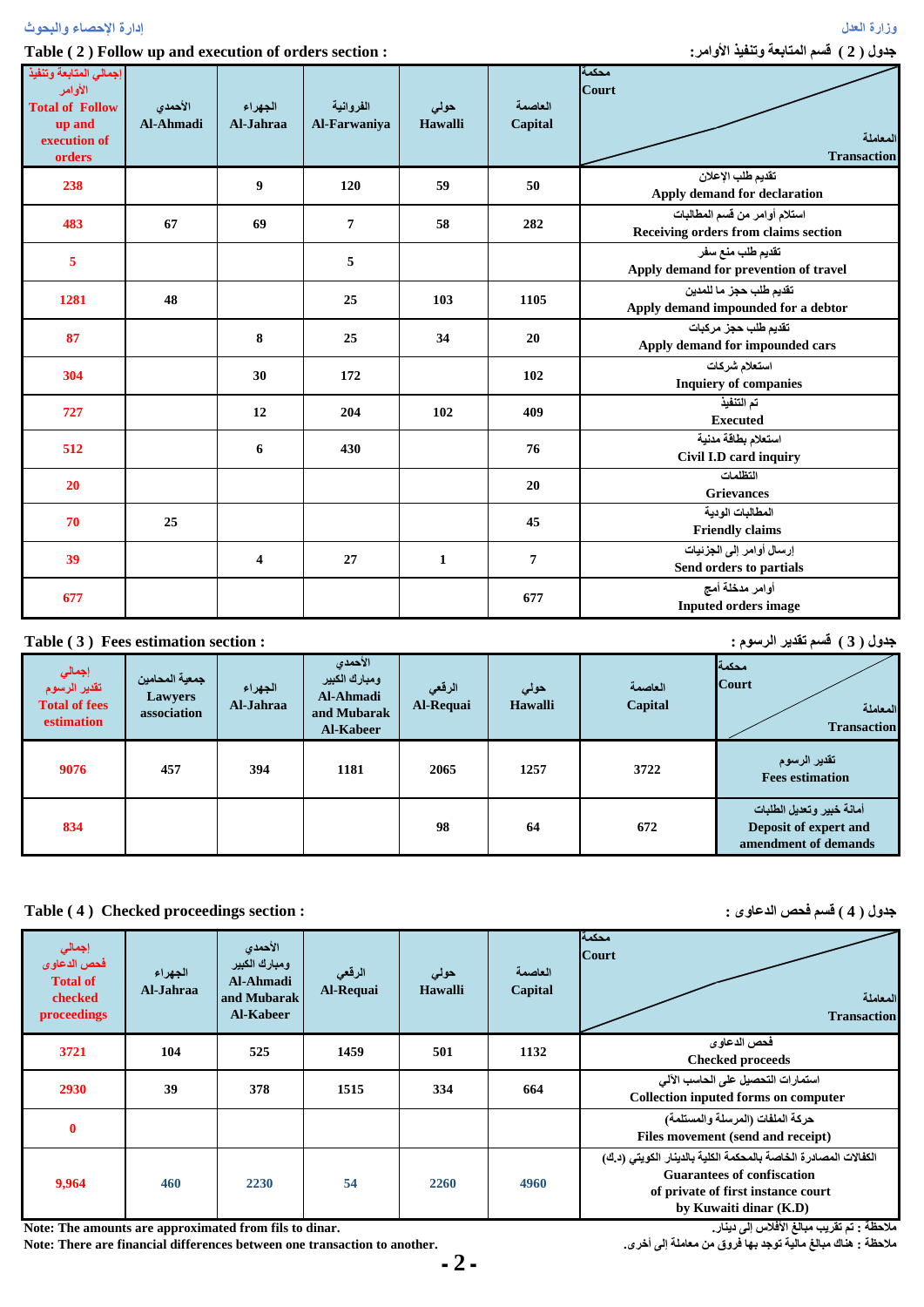**Table ( 5 ) Audit and review section : : والمراجعة التدقيق قسم ( 5 ) جدول**

| إمج              | محكمة                                              | المعاملة                                              |                                                                                |  |
|------------------|----------------------------------------------------|-------------------------------------------------------|--------------------------------------------------------------------------------|--|
| <b>Image</b>     | <b>Court</b>                                       |                                                       | <b>Transaction</b>                                                             |  |
| 160              | العاصمة<br>Capital<br>حولي<br>Hawalli<br>الفروانية |                                                       |                                                                                |  |
| 523              | Al-Farwaniya<br>الاحمدي<br>Al-Ahmadi<br>الجهراء    | تجاري كلي<br><b>Totally commercial</b>                |                                                                                |  |
|                  | Al-Jahraa<br>العاصمة                               |                                                       |                                                                                |  |
| $\boldsymbol{2}$ | Capital<br>حولي<br>Hawalli                         |                                                       |                                                                                |  |
| 146              | الفروانية<br>Al-Farwaniya<br>الاحمدي<br>Al-Ahmadi  | مدني كلي<br><b>Totally civil</b>                      |                                                                                |  |
|                  | الجهراء<br>Al-Jahraa<br>العاصمة                    |                                                       |                                                                                |  |
| ${\bf 207}$      | Capital<br>حولي<br>Hawalli<br>الفروانية            | تجا <i>ر ي</i> مدن <i>ي</i> كل <i>ي</i> حكومة         |                                                                                |  |
|                  | Al-Farwaniya<br>الاحمدي<br>Al-Ahmadi               | <b>Totally commercial civil</b><br>${\bf government}$ |                                                                                |  |
|                  | الجهراء<br>Al-Jahraa                               |                                                       |                                                                                |  |
| 266              | العاصمة<br>Capital<br>حولي                         |                                                       |                                                                                |  |
| 36               | Hawalli<br>الفروانية                               | تجاري جزئي                                            |                                                                                |  |
| 206              | Al-Farwaniya<br>الاحمدي                            | Semi commercial                                       | 1) ملفات الدعاوى التي تم فحصها ومراجعتها<br>Checked and reviewd proceeds files |  |
| 175<br>71        | $AI-Ahmadi$<br>الجهراء<br>Al-Jahraa                |                                                       |                                                                                |  |
| 69               | العاصمة<br>Capital                                 |                                                       |                                                                                |  |
| 315              | حولي<br>Hawalli                                    |                                                       |                                                                                |  |
| 226              | الفروانية<br>Al-Farwaniya                          | إيجارات<br>Rents                                      |                                                                                |  |
| 471              | الاحمدي<br>Al-Ahmadi<br>الجهراء                    |                                                       |                                                                                |  |
| $16\phantom{.}$  | Al-Jahraa<br>العاصمة                               |                                                       |                                                                                |  |
| 14               | Capital<br>حولي                                    |                                                       |                                                                                |  |
| 30               | Hawalli<br>الفروانية                               | عمالي                                                 |                                                                                |  |
| 198              | Al-Farwaniya<br>الاحمدي                            | Labor                                                 |                                                                                |  |
| 13               | $AI-Ahmadi$<br>الجهراء                             |                                                       |                                                                                |  |
| 185              | Al-Jahraa<br>العاصمة                               |                                                       |                                                                                |  |
|                  | Capital<br>حولي                                    |                                                       |                                                                                |  |
|                  | Hawalli<br>الفروانية<br>Al-Farwaniya               | إداري<br>Administrative                               |                                                                                |  |
|                  | الاحمدي<br>Al-Ahmadi                               |                                                       |                                                                                |  |
|                  | الجهراء<br>Al-Jahraa                               |                                                       |                                                                                |  |
| 3329             | الإجمالي<br><b>Total</b>                           |                                                       |                                                                                |  |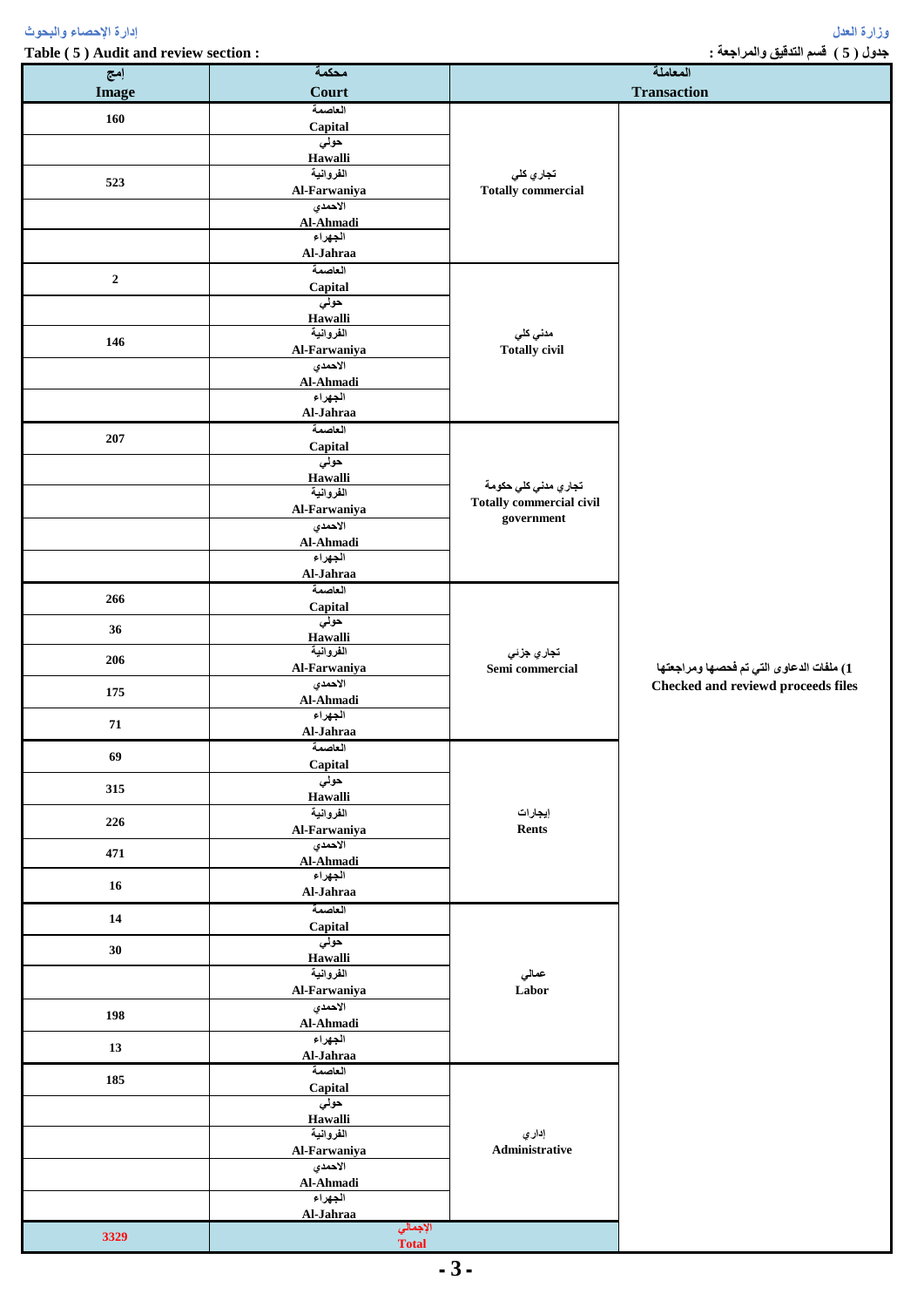**Dependant \ Table ( 5 ) Audit and review section : : والمراجعة التدقيق قسم ( 5 ) جدول / تابع**

| العدد         | محكمة                  | المعاملة                      |                                     |  |
|---------------|------------------------|-------------------------------|-------------------------------------|--|
| <b>Number</b> | Court                  | <b>Transaction</b>            |                                     |  |
| 115           | الفروانية              |                               |                                     |  |
|               | Al-Farwaniya           |                               |                                     |  |
| 323           | العاصمة                |                               |                                     |  |
|               | Capital                |                               |                                     |  |
| 681           | حولي<br>Hawalli        | أوامر تقدير الرسوم            |                                     |  |
|               | الأحمدي                | Order of fees estimation      |                                     |  |
| 21            | Al-Ahmadi              |                               |                                     |  |
|               | الجهراء                |                               |                                     |  |
| 23            | Al-Jahraa              |                               |                                     |  |
| 1163          | الاجمالي               |                               |                                     |  |
|               | <b>Total</b>           |                               | 2) ملفات أوامر                      |  |
| 110           | الفروانية              |                               | تقدير الرسوم والمصروفات             |  |
|               | Al-Farwaniya           |                               | Orders files of fees estimation and |  |
|               | العاصمة                |                               | expenses                            |  |
|               | Capital                |                               |                                     |  |
| 14            | حولي                   | أوامر تقدير المصروفات         |                                     |  |
|               | Hawalli<br>الأحمدي     | Orders of expenses estimation |                                     |  |
|               | Al-Ahmadi              |                               |                                     |  |
|               | الجهراء                |                               |                                     |  |
| 23            | Al-Jahraa              |                               |                                     |  |
|               | الاجمالي               |                               |                                     |  |
| 147           | <b>Total</b>           |                               |                                     |  |
|               |                        | الإجمالي الكلي                |                                     |  |
| 1310          | <b>General total</b>   |                               |                                     |  |
|               | حركة الأوامر           |                               |                                     |  |
|               | <b>Orders</b> movement |                               |                                     |  |
| إرسال         | استلام                 | محكمة                         |                                     |  |
| Send          | Receipt                | Court                         |                                     |  |
|               |                        | العاصمة                       |                                     |  |
| 323           | 323                    | Capital                       |                                     |  |
|               |                        | حولي                          |                                     |  |
| 389           | 389                    | Hawalli                       |                                     |  |
|               |                        | الفروانية                     |                                     |  |
| 236           | 186                    | Al-Farwaniya                  |                                     |  |
| 62            |                        |                               |                                     |  |
|               |                        | الأحمدي                       |                                     |  |
|               | ${\bf 21}$             | Al-Ahmadi                     |                                     |  |
|               |                        | الجهراء                       |                                     |  |
|               |                        | Al-Jahraa                     |                                     |  |
|               |                        | الإجمالي                      |                                     |  |
| <b>1010</b>   | 919                    | <b>Total</b>                  | 3) حركة الملفات والأوامر            |  |
|               | حركة الملفات           |                               | <b>Files and orders movement</b>    |  |
|               | <b>Files movement</b>  |                               |                                     |  |
| إرسال         | استلام                 | محكمة                         |                                     |  |
| Send          | Receipt                | Court                         |                                     |  |
|               |                        | العاصمة                       |                                     |  |
|               |                        | Capital                       |                                     |  |
|               |                        | حولي                          |                                     |  |
|               |                        | Hawalli                       |                                     |  |
|               |                        | الفروانية                     |                                     |  |
|               |                        | Al-Farwaniya                  |                                     |  |
|               |                        | الأحمدي<br>Al-Ahmadi          |                                     |  |
|               |                        | الجهراء                       |                                     |  |
|               |                        | Al-Jahraa                     |                                     |  |
| $\pmb{0}$     | $\pmb{0}$              | الإجمالي                      |                                     |  |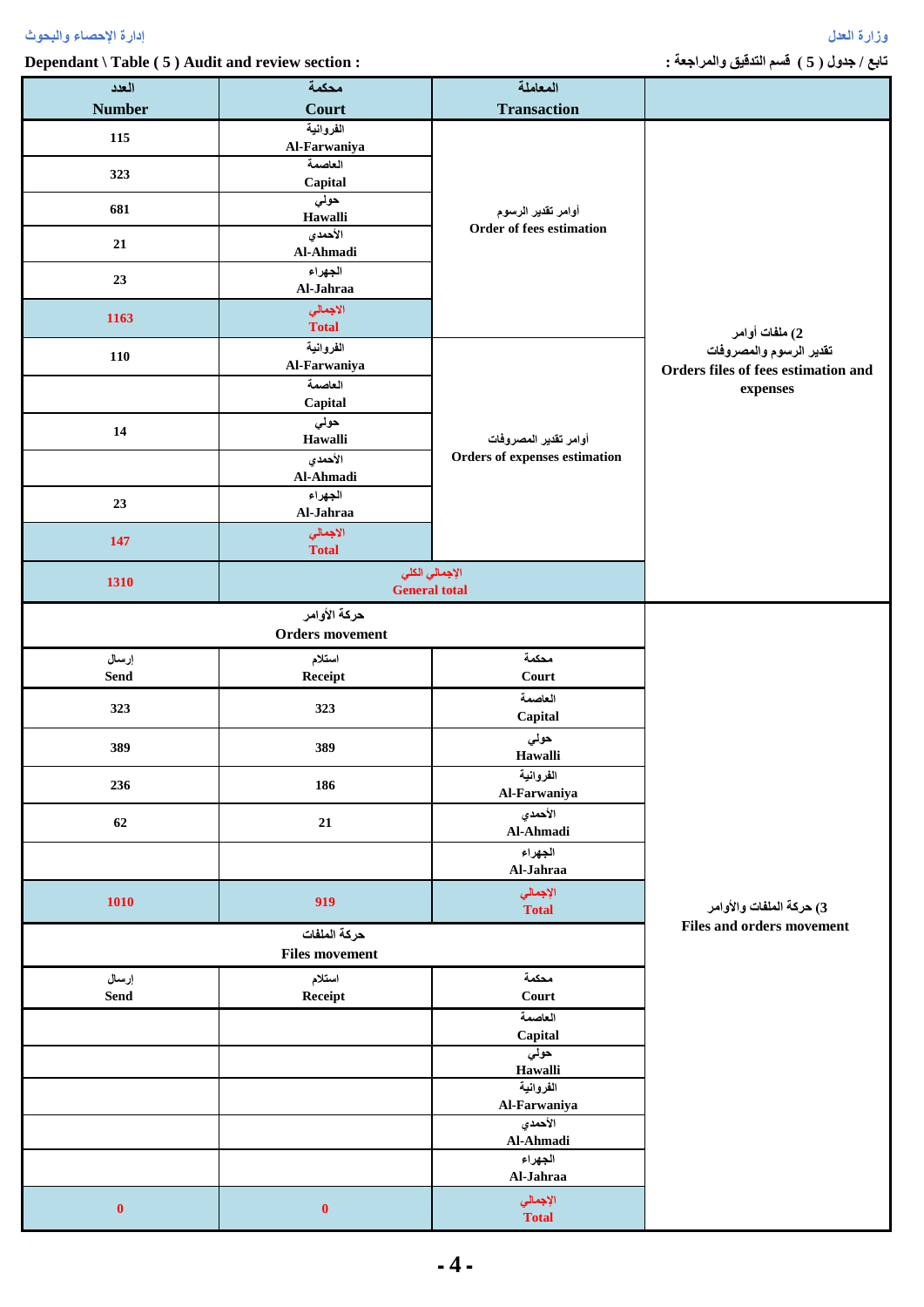## **وزارة العدل إدارة اإلحصاء والبحوث**

## **Table ( 7 ) Total number of revenues in Judicial fees department in Family courts by the court during April 2022.**

**جدول ) 7 ( إجمالي إيرادات إدارة الرسوم القضائية في محاكم األسرة حسب المحكمة خالل شهر أبريل 2022م.**

| عدد الإيصالات الملغاة<br><b>Number of</b><br>cancellation receipts                                   | الإجمالي<br><b>Total</b> | كفالات وأمانات (د.ك)<br><b>Guarantees and</b><br>secretariats (K.D) | رسوم قضائية (د.ك)<br>Judicial fees (K.D) | الإيراد<br><b>Revenue</b><br>محكمة<br>Court                                     |  |  |
|------------------------------------------------------------------------------------------------------|--------------------------|---------------------------------------------------------------------|------------------------------------------|---------------------------------------------------------------------------------|--|--|
| $\mathbf{2}$                                                                                         | 5,425                    | 1,610                                                               | 3,815                                    | العاصمة<br>Capital                                                              |  |  |
|                                                                                                      | 8,662                    | 5,720                                                               | 2,942                                    | حولى<br>Hawalli                                                                 |  |  |
|                                                                                                      | 6,093                    | 5,384                                                               | 709                                      | الجهراء<br>Al-Jahraa                                                            |  |  |
| $\overline{\mathbf{4}}$                                                                              | 2,141                    | 1,790                                                               | 351                                      | الفروانية<br>Al-Farwaniya                                                       |  |  |
| $\mathbf{1}$                                                                                         | 9,391                    | 9,050                                                               | 341                                      | الأحمدي ومبارك الكبير<br>Al-Ahmadi and Mubarak Al-Kabeer                        |  |  |
| $\overline{7}$                                                                                       | 31,712                   | 23,554                                                              | 8,158                                    | إجمالي الإيرادات بالدينار الكويتي<br><b>Total of revenues in Kuwaiti dinars</b> |  |  |
| ملاحظة : تم تقريب مبالغ الأفلاس إلى دينار.<br>Note: The amounts are approximated from fils to dinar. |                          |                                                                     |                                          |                                                                                 |  |  |